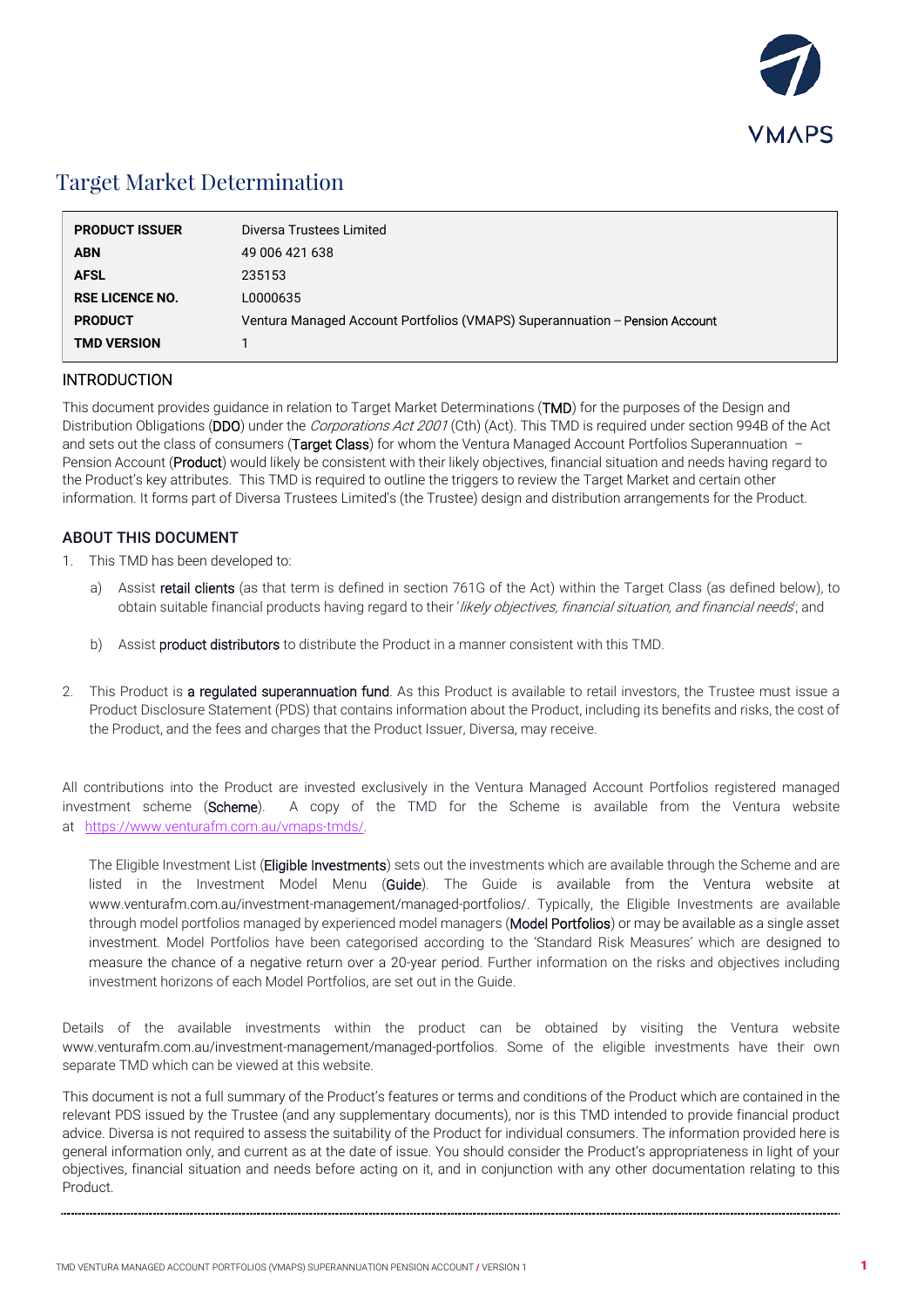# Important dates

| Date from which this target market determination is <b>effective</b> | 5/10/2021 |
|----------------------------------------------------------------------|-----------|
| Date when this target market determination was <b>last reviewed</b>  | 5/10/2021 |
| Date when this target market determination will be next reviewed     | 5/04/2022 |

# CLASS OF CONSUMERS THAT FALL WITHIN THIS TARGET MARKET

This Product has been designed for retail superannuation consumers who have engaged an authorised financial advice provider (Financial Adviser) to provide personal financial product advice in relation to this Product and who have considered your likely objectives, financial situation and needs set out below.

The information below summarises the overall class of consumers that fall within the target market for the Product Objectives

This product is designed for consumers who:

- » Are seeking a regulated superannuation scheme which enables access to a broad range of professionally managed Model Portfolios, via a registered managed investment scheme
- » Subject to eligibility criteria, are seeking an Account Based Pension Account to provide them with a regular income after they retire for as long as they have an account balance.
- » Are seeking a tax effective income stream in retirement.
- » Are seeking to engage with a digital platform that provides access to their account via an on-line secure portal with the benefit of detailed investment performance reporting
- » Are seeking to implement an appropriate investment strategy tailored to their specific needs based on the advice of their nominated financial adviser; and
- » Are seeking the benefits of pooled investments and consolidated reporting

### Financial Situations/Needs

The financial situation and need of the Target Class include:

- » those with a range of investment knowledge or experience;
- » those with existing retirement savings of at least \$10,000;
- » those seeking and Account Based Pension Account to provide them with a regular income after they retire for as long as they have an account balance;
- » those with a range of investment risk profiles/measures (capital growth, capital preservation, capital guaranteed, regular income) and investment time horizons (short, medium or long) including those with an ability to bear losses;
- » those looking for capital growth or income from investments or a mixture of both.

### The Product is not designed for consumers who:

- » have not engaged a Financial Adviser;
- » do not want to exercise greater control over each investment transaction;
- » do not want access to the enhanced online functionality of the product
- » may not benefit from consolidated reporting and the associated administration costs;
- » do not meet the eligibility criteria and/or do not have investment funds of more than \$10,000; and
- » are seeking to retain all corporate actions and legal ownership in respect of their investments.

### PRODUCT DESCRIPTION AND KEY PRODUCT ATTRIBUTES

# **Overview**

The Product is an APRA regulated retail Superannuation Fund. The Product invests exclusively in the Scheme (please refer to the TMD for the available at [https://www.venturafm.com.au/vmap](http://www.venturafm.com.au/investor-resources)[s-tmds/](https://www.venturafm.com.au/vmaps-tmds/)). The Product provides for:

» the payment of account-based pension income streams and Transition to Retirement (TTR) pensions;

# **Custody**

Investments into the Product are held by a third-party custodian. The superannuation fund allows investors to pool funds with other investors to access a wide range of investment options with designated risk measures and recommended investment time horizons.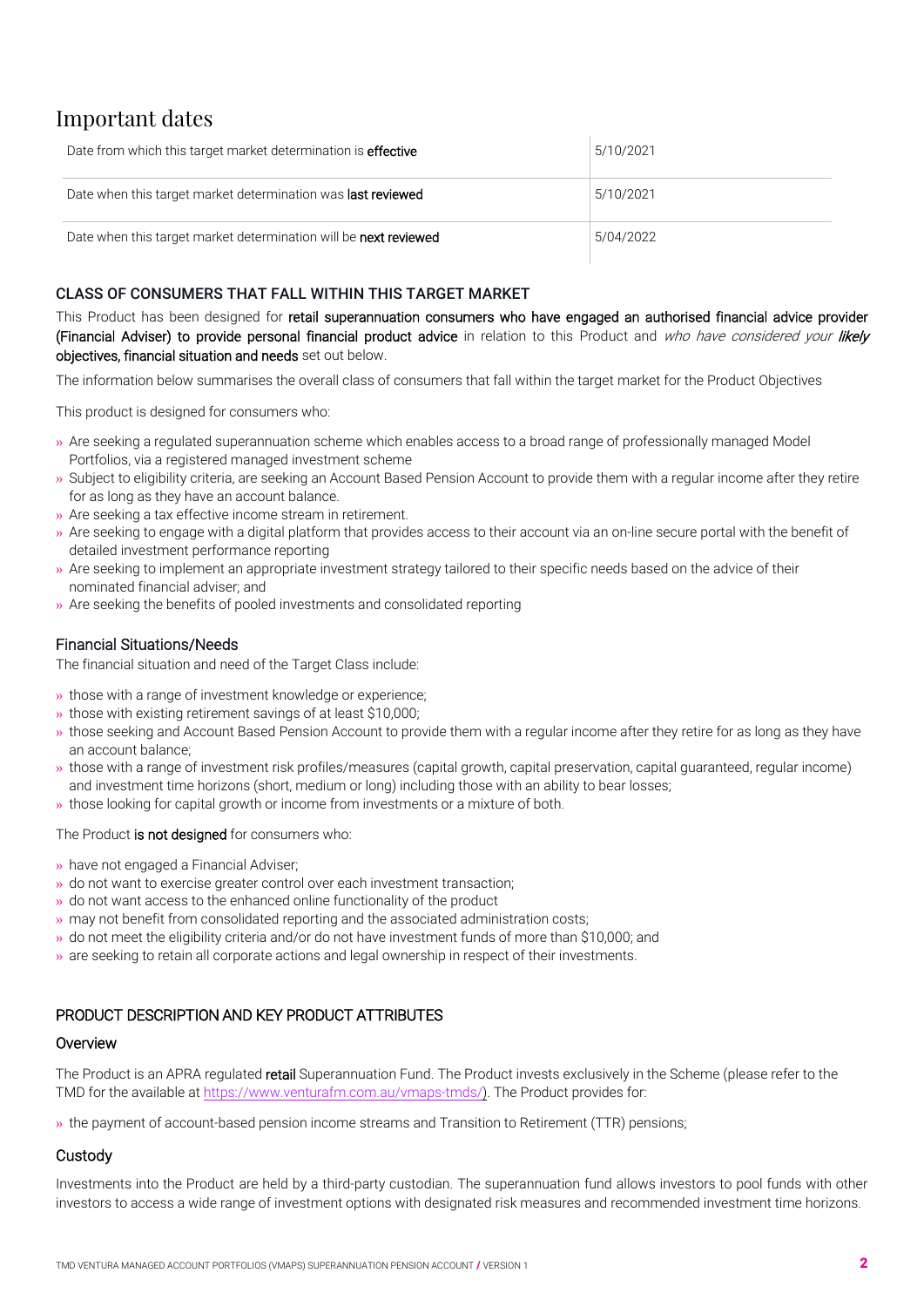## Key attributes

Key product attributes include the following;

- » A range of pre-determined Model Portfolios managed by experienced investment managers and/or a broad range of individual investment options including managed funds and ETPs. These Model Portfolio are set out in the Guide.
- » An interest-bearing cash account requiring a minimum holding of 1% of your investment account. The cash account acts as the hub of your portfolio for deducting fees and settling transactions.
- » Daily account rebalancing to ensure ongoing alignment with the selected investment strategy taking account of:
	- » changes to Model Portfolios notified by the relevant investment manager
	- » investments in or cash withdrawals from your account;
	- » Model Portfolio or individual asset switches; fees and
	- » minimum cash holding requirements and other circumstances as outlined in the PDS for the Scheme.
- » Account customisation options including minimum trade size specification, individual securities substitution, and the application of holding locks to selected securities
- » Access to a tax effective income stream based on your age and account balance
- » Access to a full or partial commutation (lump sum withdrawal) of your Account Based Pension account
- » Consolidated ongoing reporting of investment holdings, asset allocation, transactions, fees, performance and taxation which is available 24/7 via the Investor Portal
- » Access to potential costs savings associated with pooling of investments with other investors (e.g., lower brokerage fees from the netting of listed securities trades, lower investment management costs associated with wholesale investments and lower administration fees from family account aggregation
- » Fees for financial product advice pertaining to the Product and agreed with your Financial Adviser can also be administered from your account
- » Access to Family Group Account Aggregation allowing you to link your superannuation account with other Scheme account(s), which may reduce the overall Investment Administration Fee payable on each 'linked' account. For more information, see the Product PDS.
- » A minimum initial investment of \$10,000 or a rollover from an existing superannuation account, can be used to establish an account.

A 14 Day Cooling-Off Period applies for all new Product accounts that have been established.

### Fees

 On-going fees for administration, investment management and reporting of investor accounts (see the PDS for the Scheme) including brokerage and settlement costs for equities and managed funds trading, risk reserve levy and expenses

### CONSISTENCY BETWEEN TARGET MARKET AND THE PRODUCT

This product is consistent with the class of consumers detailed above for this target market. It provides comprehensive investment choice to assist financial advisers to develop an investment portfolio tailored to each individual consumers financial objectives through the financial advice process.

### HOW THE PRODUCT IS TO BE DISTRIBUTED

Given the Product's broad application to retail consumers, this Product can only be distributed by holders of an Australian Financial Services Licence (AFSL) who provide personal financial product advice and authorised representatives of these AFSLs. These AFSLs and authorised representatives must be registered to access and use the Ventura platform prior to recommending the Product to appropriate investors.

### Investors will not be permitted to invest directly in the Product without financial advice.

In the event that a Financial Adviser's appointment is cancelled by the consumer or the Financial Adviser ceases to act as the consumers representative for any reason investment in the Product will come under the Product's Non-Adviser Policy with different Key Product Attributes (refer Non-Advised Investor Policy available from Ventura on request).

### REVIEWING THIS TARGET MARKET DETERMINATION

We will review this TMD in accordance with the requirements listed below:

| Initial review                      | Within 12 months                                                                                                                      |
|-------------------------------------|---------------------------------------------------------------------------------------------------------------------------------------|
| <b>Next periodic</b><br>review      | At least annually                                                                                                                     |
| <b>Review triggers</b><br>or events | Any event or circumstance(s) arises that would suggest the TMD is no longer appropriate. This may include (but<br>is not limited to): |